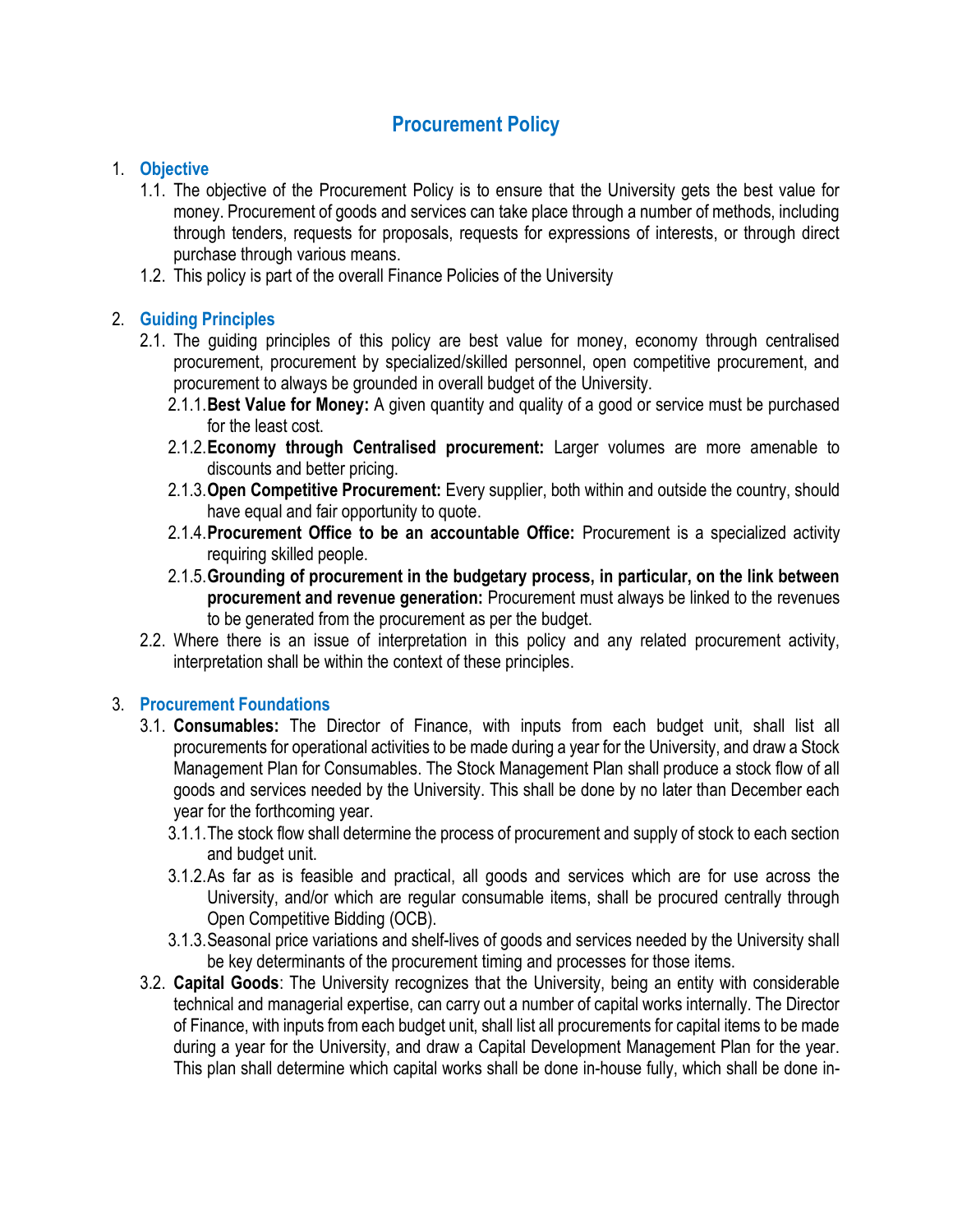house partially, and which shall be outsourced fully. This Plan shall be drawn up by no later than December each year for the forthcoming year.

- 3.2.1. For works which SINU can itself manage, assemble and/or produce, either in whole or otherwise, the final cost ought to be at least no higher than what it would cost the whole good/service to be procured externally. The Director of Finance, under approval of the Vice Chancellor, shall do quantity assessments for imputed full costs, on the basis of technical advise it may seek, where assembly and/or production and/or management of the whole capital works is to be carried out internally; the cost of all involvement of SINU staff, facilities and consumables for carrying out such analysis shall be added to the total cost of works to be done internally for comparative purposes.
- 3.2.2.The Capital Development Management Plan shall determine the processes of procurement for capital development of the University.
- 3.2.3.Where the whole or part of the capital works are managed or carried out by the University internally, procurement of the supplies for these works shall be done through open competitive bidding.
- 3.3. As far as is feasible and practical, all external procurements shall be done through Open Competitive Bidding (OCB).
- 3.4. As far as is feasible and practical, large volume items, whether these be of operational nature or inputs into capital works, shall not be broken into fractions for procurement purposes. The Director of Finance shall, with inputs from all sections of the University, make comprehensive lists of items needed on an annual basis and cause these lists to be quoted on through OCB or sealed price submissions or expressions of interests.
- 3.5. Appendix 1 shows the flow charts for procurement.

#### 4. Procurement Office

4.1. Procurement shall be the responsibility of the Supply Chain Office of SINU, which shall report to the Vice-Chancellor through relevant reporting chains.

## 5. Open Competitive Bidding (OCB)

- 5.1. SINU recognizes that an effective way to get greater value for money is through open competitive bidding. Another way is for systematic price negotiation with suppliers of goods and services.
- 5.2. SINU shall resort of OCB as far as is practical and feasible to procure goods and services which can not be supplied internally at an acceptable price. An 'acceptable price' is one which is defendable publicly as a just and fair price. Where goods and services can be supplied internally, either in full or in part, there shall be no necessity for OCB for the respective component(s) that would be supplied internally.
- 5.3. Goods or services supplied internally also require inputs into the supply process, which may have to be acquired externally. The procurement of these inputs shall be through sealed bids or sealed submissions of price lists, or sealed expressions of interest.
- 6. Procurement Processes: The following procurement rules shall be observed by SINU
	- 6.1. Procurement of Goods & Services costing under \$50,000:
		- 6.1.1.Non-Perishable Items: A documented process approved by the Vice Chancellor depending on the nature of items, shall be followed. The process may include sealed bids, quotations, publicly advertised sale prices, auctions, negotiations and other means acceptable in a normal business/commercial environment.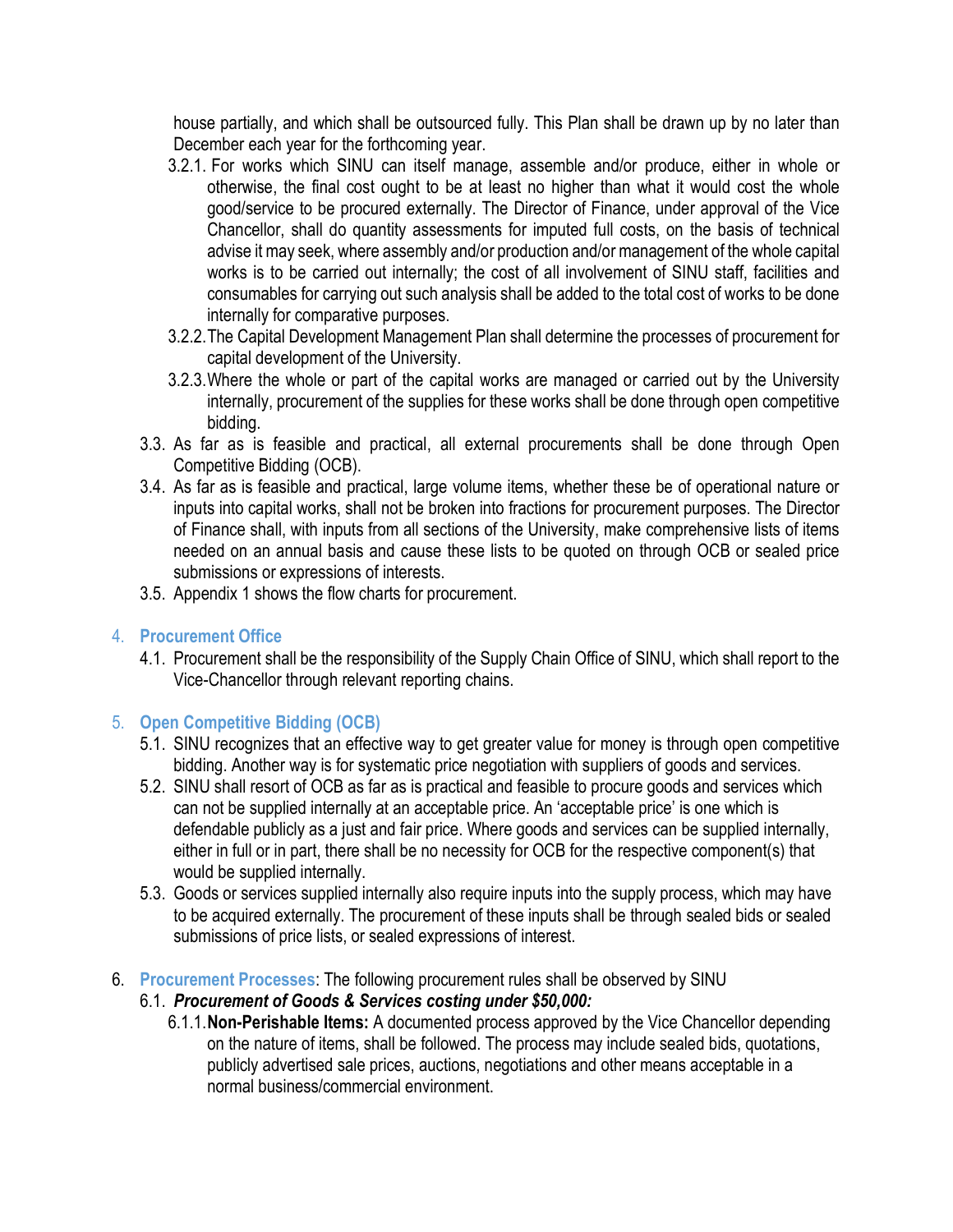- 6.1.2.Perishable Items (example fresh food products): A documented process approved by the Vice Chancellor depending on the nature of items, shall be used.
- 6.2. Procurement of Goods & Services Costing from \$50,000 to \$500,000: Suppliers of goods, or services, or inputs into a good or service, shall be invited to submit their quotations/prices through sealed bids marked with the appropriate quotation reference.
	- 6.2.1.All procurement of Goods & Services costing between \$50,000 and \$500,000 shall be managed by a Minor Tender Board (MTB), which shall be a sub-committee of the University Tender Board.
	- 6.2.2.The MTB shall make a recommendation to the Vice-Chancellor who may accept the recommendation of the MTB and allow the procurement to proceed, or seek additional information before making a decision, or return the documents to the MTB with advice on matters to be considered further, or refer the recommendation to the UTB for decision making.
	- 6.2.3.All sealed bids should be opened by the MTB at the same time after the closing date and signed by the management accounting staff together with the independent person at or above the Officer rank from outside the Finance Department.
	- 6.2.4.Where the price of the item is not verifiable, before the call for procurement and where there is no compliant bid below \$500,000, the files would be reverted to The University Tender Board for decision making.
	- 6.2.5.All call for quotations/prices/sealed bids shall be through public advertisements. The calls shall also always be published on the University website and the University Notice Board at the Vice-Chancellor's Office.
- 6.3. Items above \$500,000 but upto \$5,000,000: Procurement of all Goods or Services estimated to cost between \$1,000,000 and \$5,000,000 shall normally be done through open competitive bidding.
	- 6.3.1.All call for OCB or Tenders shall be through public advertisements. The calls shall also always be published on the University website and the University Notice Board at the Vice-Chancellor's Office.
- 6.4. Items above \$5,000,000 but upto \$50,000,000: Procurement of all Goods or Services estimated to cost above \$5,000,000 and upto \$50,000,000 shall be done through the University Tender as for goods between \$500,000 and \$5m, but with conditions that:
	- 6.4.1. the UTB submit its report to the FIC, and that
	- 6.4.2.The FIC is empowered to assume the responsibility of approving and/or amending the recommendations, or deciding on the referred to procurement matter as it deems fit in its own deliberate judgment.
- 6.5. Items above \$50,000,000: Managing the procurement processes of all Goods or Services estimated to cost above \$50,000,000 shall be the responsibility of the Council upon recommendations of the FIC.
	- 6.5.1.FIC shall recommend to Council on procurement of goods estimated to cost over \$50m.
	- 6.5.2.Council shall approve and/or amend the recommendations, or decide on the referred to procurement matter as it deems fit in its own deliberate judgment.
	- 6.5.3.Council shall ensure that all purchases of goods/services over \$50m shall be done through OCB.
		- 6.5.3.1. All call for OCB or Tenders shall be through public advertisements. The calls shall also always be published on the University website and the University Notice Board at the Vice-Chancellor's Office.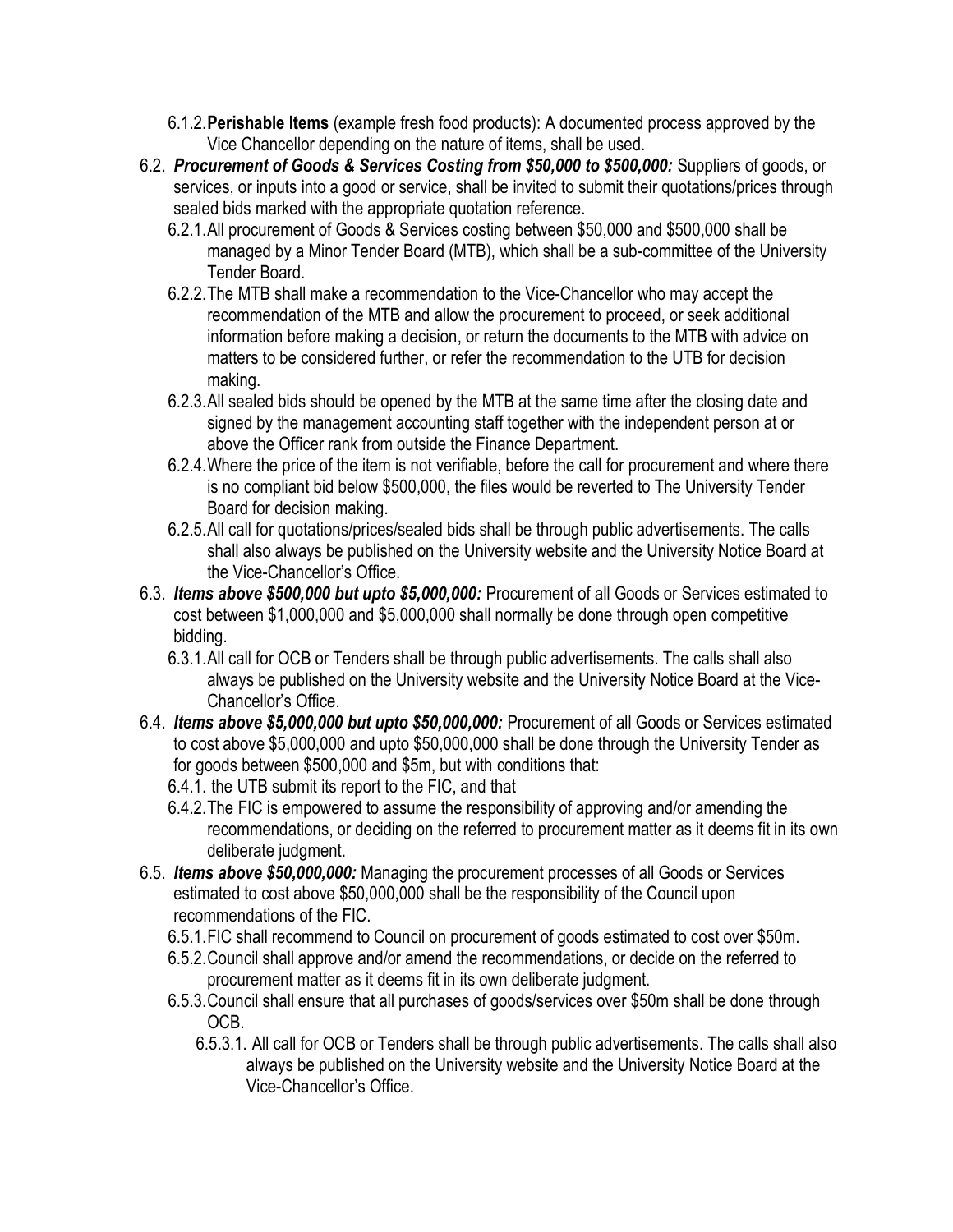## 7. University Tender Board

- 7.1. The University shall establish a University Tender Board.
- 7.2. Composition: The University Tender Board shall comprise:

Chairman: Vice Chancellor, SINU

Secretary: Head of Supply Chain Office

### Members:

Pro Vice-Chancellors

Director of Finance

At least two Deans of which one should preferably be closely associated with the nature of the proposed purchase

One independent member (from outside the Supply Chain Office) depending on the nature of the proposed purchase, appointed by the Vice Chancellor in consultation with the Head of Supply Chain Office.

In Attendance: Head of the Department/Unit/Section requesting the purchase

The UTB may invite technical experts to attend UTB, but these experts shall not have any voting right.

7.3. The UTB shall compose a sub-committee of the UTB, called the Minor Tender Board (MTB). The MTB shall comprise:

**Chairman:** Head of Supply Chain Office

Secretary: Director of Finance

## Members:

Pro Vice-Chancellor Corporate

Pro Vice-Chancellor Academic

At least one Dean, preferably most closely associated with the nature of the proposed purchase

One independent member (from outside the Supply Chain Office) depending on the nature of the proposed purchase, appointed by the Chairman of UTB.

In Attendance: Head of the Department/Unit/Section requesting the purchase

The MTB may invite technical experts to attend UTB, but these experts shall not have any voting right.

# 7.4. Remits:

- 7.4.1.The Minor Tender Board shall make recommendation to the Vice Chancellor on all procurements estimated to cost between \$50,000 and \$500,000. The Vice-Chancellor may accept the recommendation of the MTB and allow the procurement to proceed, or seek additional information before making a decision, or return the documents to the MTB with advise on matters to be considered further, or refer the recommendation to the UTB for decision making. The MTB shall report to each UTB. The minutes of the MTB shall be presented at the UTB for information.
- 7.4.2.The University Tender Board shall deal with all procurements estimated to cost over \$500,000 and upto \$50,000,000, with the proviso that for any purchase over \$5,000,000, the UTB shall only recommend to the FIC, which shall make the final decision on the procurement.
- 7.4.3. The Finance and Investments Committee of the Council shall deal with all procurements estimated to cost over \$50,000,000.
- 7.4.4.The limits given above may be amended from time to time by the Council.

#### 7.5. Functions of the Tender Board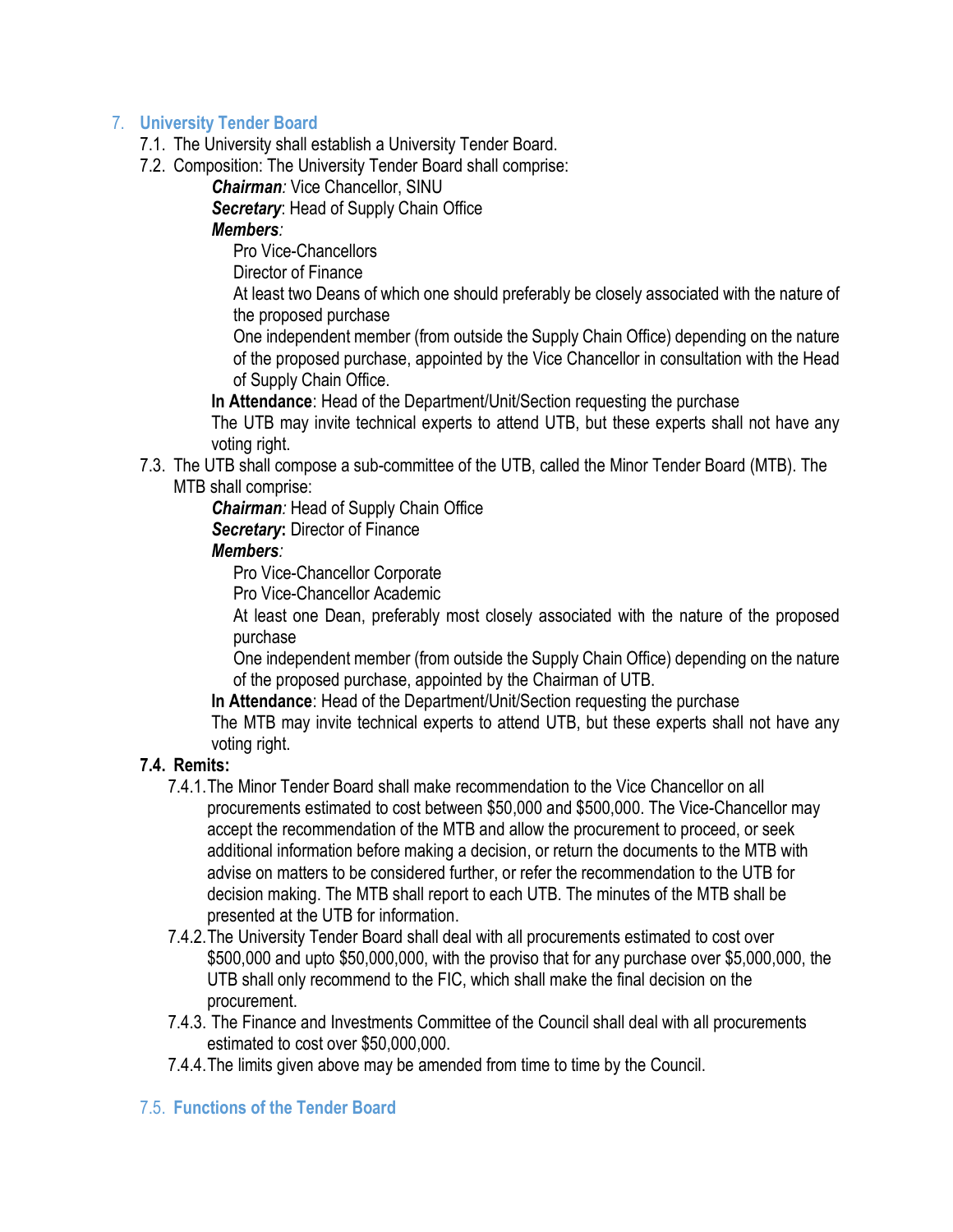- 7.5.1.The University Tender Board shall consider and may authorize the acceptance of any tender called by the Vice Chancellor for the supply of Goods and Services within the respective remits.
- 7.5.2.The University Tender Board shall approve the scope of works and deposit requirements for any tender above estimated to cost \$500,000 before such a tender is advertised.
- 7.5.3.For tenders estimated to cost below \$500,000, the Chairperson of the UTB shall authorize the advertisement.
- 7.5.4.Where the University Tender Board is satisfied, after considering a tender, indent or order that the tender is unreasonable or collusive or that the tender or order is unjustifiable; it shall reject the tender or refuse to approve the issue of the indent or order as the case maybe.

## 7.6. Tender Processing

- 7.6.1.The respective Tender Board may form an expert subcommittee to analyze the tenders as deemed necessary.
- 7.6.2.The quorum for the respective Tender Board shall be 50% of membership.
- 7.6.3.Tender Committee meetings shall be held on a nominated day as agreed to in the first meeting of the Tender Board each year, and publicized through the SINU Website. The Tender Board may call additional Tender Board meetings as deemed necessary to expedite the work and functioning of the University.

## 8. Invitations to Tender

- 8.1. The Vice Chancellor shall ensure that any advertisement calling for tenders for the supply of goods and services to the SINU or for the purchase of stores, shall contain information sufficient to enable potential tenderers to prepare their tenders.
- 8.2. Every advertisement calling for tenders shall contain information regarding:
	- 8.2.1.The final date and time by which all tenders must be received by the relevant tender board.
	- 8.2.2.The address to which such tenders should be sent or delivered or deposited.
	- 8.2.3.The way in which tenders should be marked so as to facilitate the identification of tenders submitted.
	- 8.2.4.The marking of tenders where the tenderer does not wish to have his/her identity disclosed to other tenderers.
	- 8.2.5.The fact that a Tender Board may reject all or any tenders submitted.
	- 8.2.6.Any tender deposit required from tenderers.
	- 8.2.7.Tender contact person who can provide further details on the tender called
- 8.3. The Vice Chancellor shall ensure that any advertisement calling for tenders for the supply of goods and services to SINU or the purchase of stores shall:
	- 8.3.1. Where any change is made to the specification of the goods or services to be supplied or the stores offered for sale, potential tenderers should be written to, advising of such alteration in the specifications or a fresh advertisement shall be published incorporating the revised specifications and canceling the previous advertisement.
	- 8.3.2.Where any alteration is made to the date and time by which tenders shall be submitted, such information shall be published by way of an advertisement.
- 8.4. An advertisement may invite tenders for the supply of particular types of goods and services without specifying the quantity of goods and services.
- 8.5. Tenderers shall remit tender deposit with their tender as specified on the tender documents. The tender deposit should be in the form of a bank cheque, or cash deposited with SINU cashier or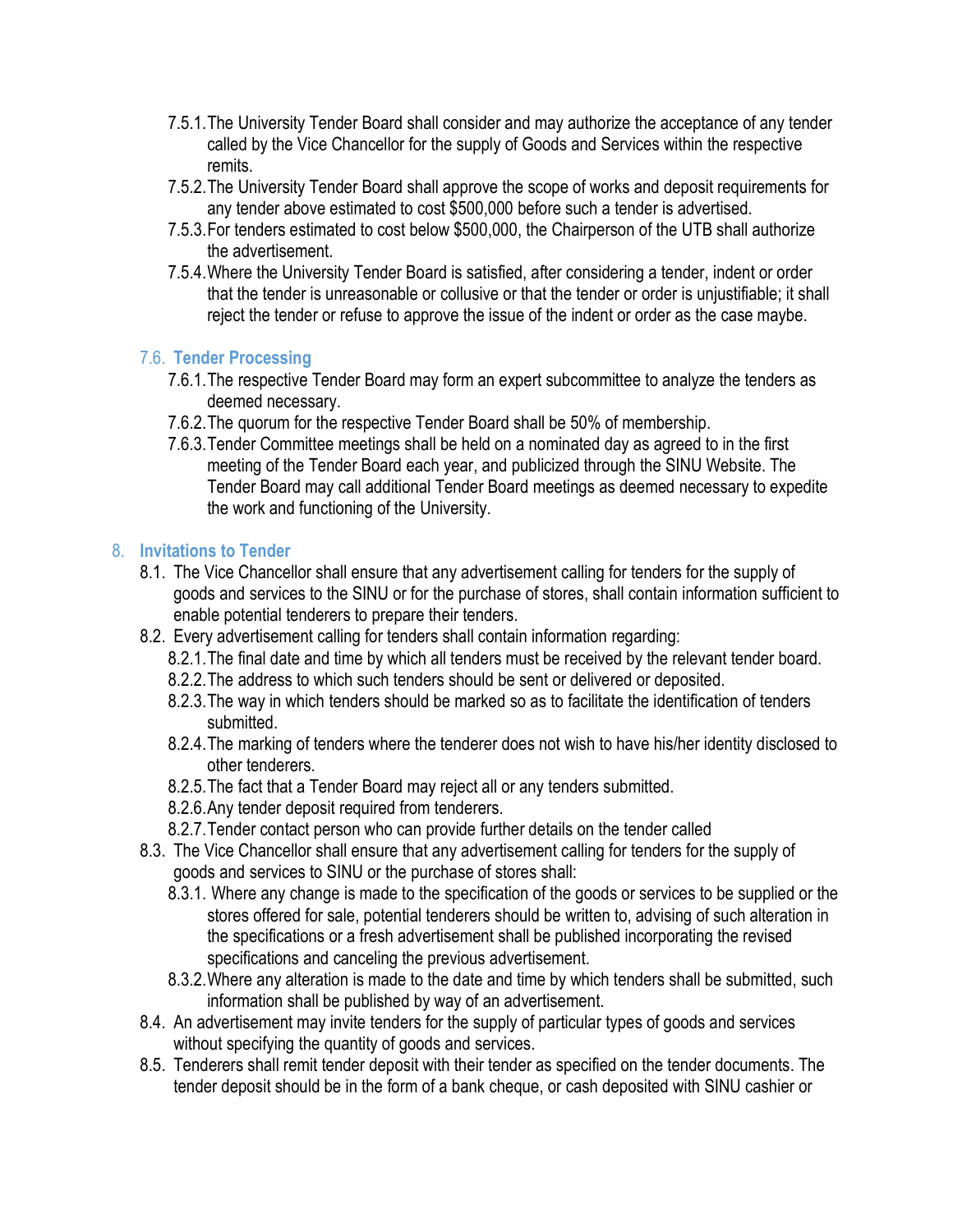into the nominated SINU bank account, and will be refunded to unsuccessful tenders. For the successful bidder, the tender deposit should be held as a part of the required bond.

- 8.6. The Vice Chancellor may specify a fee for the supply of documents relating to tenders.
- 8.7. The following principles shall always be maintained for any procurement:
	- 8.7.1.Every supplier shall be accorded the right to quote.
	- 8.7.2.Sealed bid and tender boxes shall be opened in a transparent manner
	- 8.7.3.A "reasonable person test" shall be applied in all decisions on procurement of items.

## 8.8. Receipt of Tenders

- 8.8.1.A tender box shall be provided at the office of the Vice Chancellor in respect of all tenders to be submitted. There shall be separate boxes for tenders closing on separate dates.
- 8.8.2.All tender boxes shall be equipped with three separate and different locks.
	- 8.8.2.1. For the University Tender Board, the key for one of the locks shall be held by the Chairperson of the UTB; the key for the second lock shall be held by the UTB Secretary, and the key for the third lock shall be held by the Pro VC Corporate.
	- 8.8.2.2. For the Minor Tender Board, the key for one of the locks shall be held by the Chairperson of the MTB; the key for the second lock shall be held by the MTB Secretary, and the key for the third lock shall be held by the Pro VC Corporate.
- 8.8.3.All tenders delivered in person by tenderers shall be placed in the tender box and all tenders received by mail or telefax shall be placed by the receiving officer in the tender box.
- 8.8.4.An unidentified tender which is opened inadvertently shall be placed in a sealed envelope and the envelope placed in the tender box, the time, date and place of receipt and the initials of the receiving officer being noted on the outside of the envelope.
- 8.8.5.Any tender received after the closing time for the tender shall be stamped indicating the date and time of receipt and shall be passed unopened to the Secretary of the Tender Board. The Secretary shall bring this to the attention of the Tender Board.
- 8.8.6.After the closing time of Tender, the Tender Box should be sealed immediately and put away in the Vice Chancellor's office. The Secretary of the Tender Board Committee or his/her representative should ensure that this process is carried out properly and immediately.
- 8.8.7.Tenders sent by emails shall be received by the University. Each tender shall have a specific official email address provided. The first 4 digits of the password to this email box will be held by the Chairperson of the respective Tender Board, while the rest of the digits of the password shall be held by the respective Tender Board's Secretary. This email box shall be opened during the opening of the physical tender box.
- 8.8.8.Tenders received through the general email of the University shall be printed, placed in individual envelopes together with the covering note and sealed; the envelopes shall be marked 'Tender Emailed to General University Address', dated, and placed in the Tender Box immediately on receipt of the email.
- 8.8.9.Tenders that come in packets larger than the Tender Box Window, shall be received by the Office of the Vice Chancellor, stamped, a copy of the stamped front page of the envelope made and placed in the Tender Box, and the original tender envelopes locked in the department safe, to be brought to the Tender Board at the time of opening of the tenders..
- 8.8.10. For clarity, "tenders" includes calls for sealed bids or price quotations.

## 8.9. Tender Board Procedures

8.9.1.The Tender Board shall meet at such time and place as may be directed by the respective Chairperson.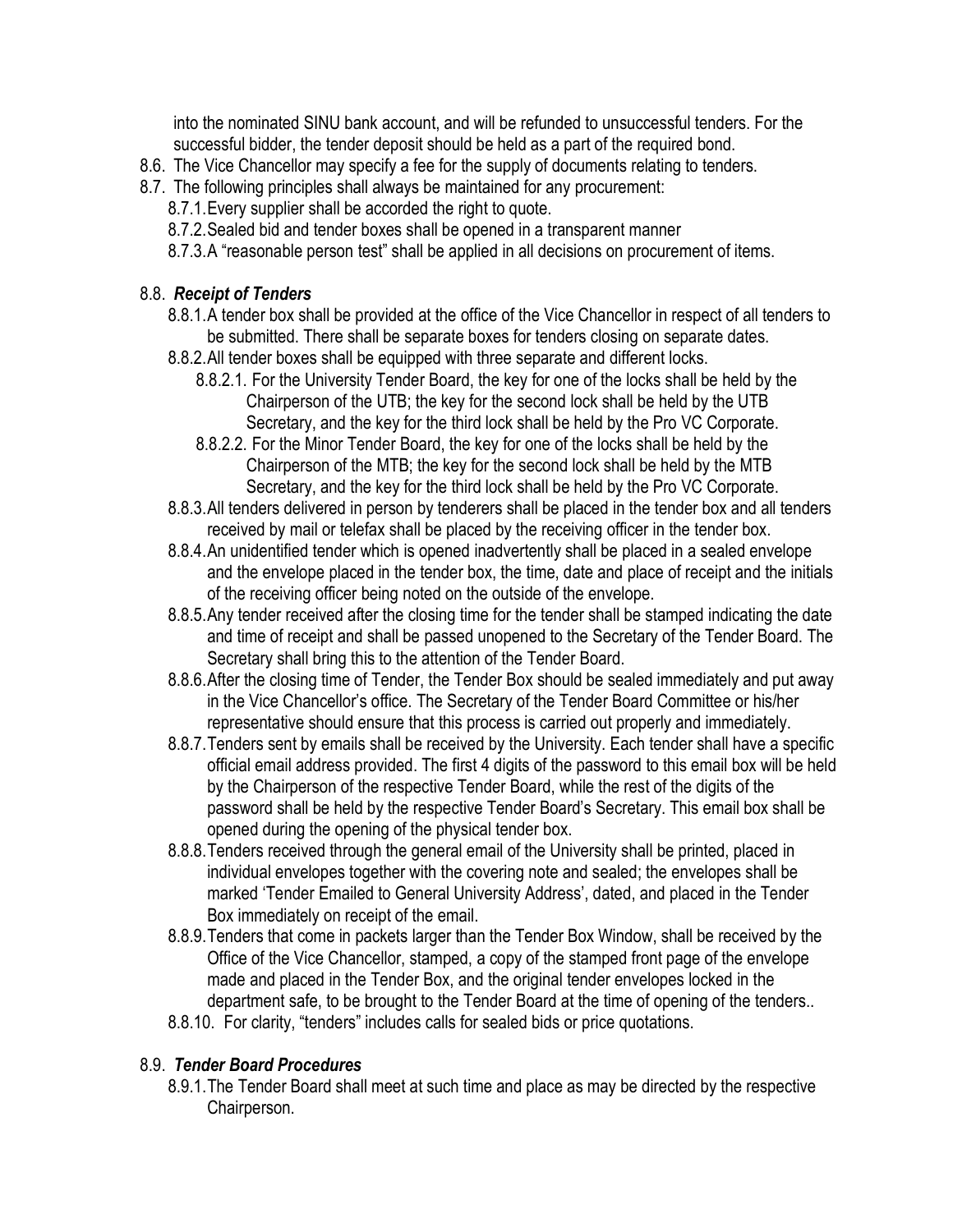- 8.9.2.All tenders submitted and received shall be officially recorded and initialed during tender board meeting.
- 8.9.3.At no stage may additions or alterations be made to original tender documents.
- 8.9.4.The list prepared by the secretary showing the names and details of tenders received shall be signed by the members of the tender board present.
- 8.9.5.Any tender that is received after the time and date specified as the closing time for tenders shall not be considered, unless this were the only Tender submitted.
- 8.9.6.The respective secretary of the tender board shall ensure that receipts are obtained for any moneys received in the form of tender deposits attached to tender documents.
- 8.9.7.A tenderer or his representative may be present at the time the tenders are received or opened.
- 8.9.8.No tenderer who is present at the time when tenders are opened shall be given any information other than confirmation that his tender has been received and recorded, and the prices of all the bidders as called by the chairperson or secretary for official records.
- 8.9.9.A report on the decisions made by the University Tender Board in relation to tenders shall be submitted to the SMC and to the FIC.

## 8.10. Opening of Tender Boxes and Tenders

- 8.10.1. The Tender Boxes shall be opened no later than 10 working days from the close of the respective tender. A decision on the tender shall be made within 20 working days of the date opening of the Tender Box. Where the decision making process may take longer than 20 working days from the date of opening of the Tender Box, each bidder shall be notified of the delay and the likely date for decision making.
- 8.10.2. Tender boxes shall be opened by:
	- 8.10.2.1. In the case of Minor Tender Board: a minimum of 4 members of the MTB comprising the Chairperson of the MTB, the Secretary of the MTB, the Pro-VC Corporate and one other member of the Board.
	- 8.10.2.2. In the case of the University Tender Board: a minimum of 4 members of the UTB comprising the Chairperson, the Secretary, the Pro-VC Corporate and one other member of the MTB.
- 8.10.3. The date of the opening of the tender boxes shall be posted on the University website at least 24 hours prior to the opening of the tender box.
- 8.10.4. Bidders may observe the opening of the Tender boxes. The bona fide of the bidders shall be established by the identification of the bidders envelop by the bidder before any envelope is opened. No bidder shall be permitted in the room once the process of opening of the envelopes commences.

## 8.11. Consideration and Evaluation of Tenders

- 8.11.1. All tenders received shall be treated in confidence. Every document relating to tenders shall be treated as confidential information.
- 8.11.2. In the event that any tender received contains any apparent error, the tender board may direct the secretary to seek clarification.
- 8.11.3. Any tender received which is in any way qualified, shall be rejected, and in the event that none of the tenderers are in full compliance of the tender specifications, the tender would be re-advertised.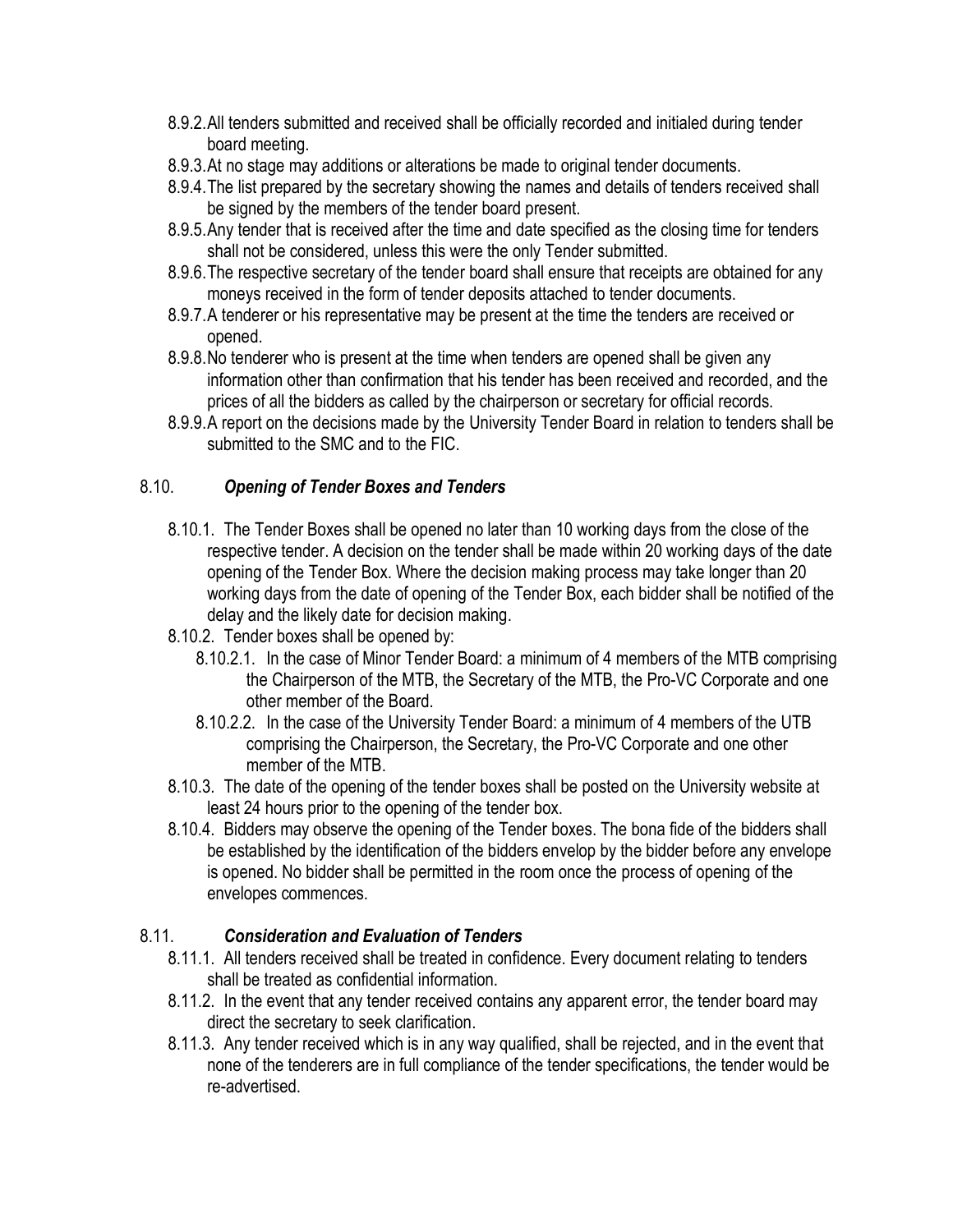- 8.11.4. Any tender received may be withdrawn by the relevant tenderer before that tender is accepted, but no tender once received may be amended.
- 8.11.5. All tenders received and opened shall be referred by the respective Chairperson to a tender evaluation committee and/or, where necessary, to a technical or specialist staff from any department/faculty, to examine and evaluate such tenders.
- 8.11.6. A tender that does not comply with the specification or conditions stated in the advertisement for such tender shall be considered as an invalid tender.
- 8.11.7. Where the Vice Chancellor has required that a tender deposit should accompany any tender submitted and a tender has been received without such a tender deposit, such tender shall not be considered as a valid tender.
- 8.11.8. On the request of the Chair of the Tender Board, a report shall be submitted to the tender board by the Dean or the Director of the relevant section, following the examination and evaluation of tenders, summarizing all the tenders received and containing recommendations relating to such tenders.
- 8.11.9. All persons from whom a tender has been received shall be informed of the acceptance or otherwise, of their submissions. The tenderers should be advised within seven days of the meeting of the Tender Board.
- 8.11.10.All monies received in the form of tender deposits shall be refunded to the relevant tenderers whose bids failed. For the winning bid, the deposit shall contribute to any bond that may be required from the Tenderer.

# 8.12. Actions of Tender Board

- 8.12.1. The Secretary to the Tender Board shall record the detailed deliberations of the tender committee and have the written decision approved by the Chairman of the Tender Board within five (5) working day and then pass the file with the recording and signed decision and all documents relating to the tender to the Finance Division for processing.
- 8.12.2. All additional jobs to the approved tender shall be awarded as a separate tender as far as possible and variation to allocated tenders should be kept to the minimum.
- 8.12.3. All tender documents, including the costing, specifications, signed contracts, details of site visits and payment details should be kept intact in the tender file. The folios should be serially numbered and a tender file register maintained. The completed files should be available in the Finance Department for audit inspection.

# 8.13. Post-Tender Negotiations

- 8.13.1. Post-tender negotiations with the successful bidder (i.e. after the tender has been awarded but before the signing of contracts) with a view to improving price, delivery or other tender terms can be entered into, provided:
	- 8.13.1.1. It would not put other tenderers at a disadvantage
	- 8.13.1.2. It is undertaken in a transparent manner
	- 8.13.1.3. It would not affect their confidence and trust in the University's tendering process.
	- 8.13.1.4. In each case, a statement of justification should be approved by the relevant tender boards prior to the event, showing:
		- 8.13.1.4.1. Background to the procurement
		- 8.13.1.4.2. Reasons for proposing post-tender negotiations
		- 8.13.1.4.3. Demonstration of the improved value for money
- 9. Qualifications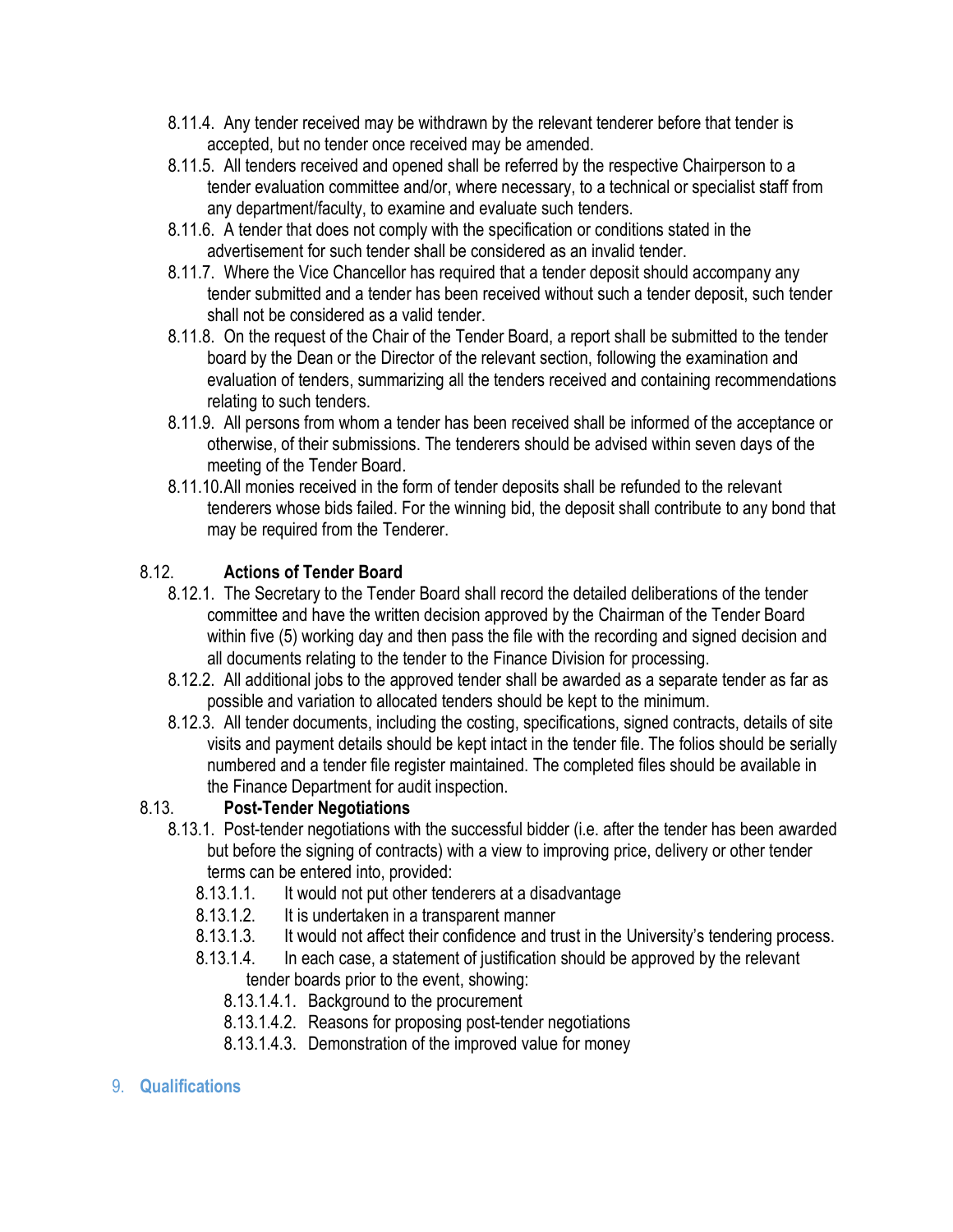- 9.1. For capital expenditure funded by grant aid (development assistance), the Tender Board will respect any specific term and/or condition of the grant on procurement of supplies for the project. If there are no such conditions or specific term/condition, then the University's procurement policy shall apply.
- 9.2. Calls for Expressions of Interest (EOI) shall always be open to the public. All EOIs shall be opened as per the regulations on the limits. However, submittees of EOIs do not necessarily have any inherent right to be present at the opening of submissions.
- 9.3. Expressions of Interest (EOI): should be used mainly where SINU does not have a solid idea of the kind of product or service required or where purchases of same items in varied quantities are expected to continue over a period, normally a year. SINU may have a high level understanding of the business problem or requirements, or type of product it requires, but be unsure of the market's ability or desire to meet its need. SINU therefore may need to collect some additional information before it is able to make some procurement decisions. EOIs shall be called in such cases.
- 9.4. Request for Proposal (RFP): A Request for Proposals (RFP) is a project based process involving solution, qualifications, and price as the main criteria that define a winning proponent. The RFP should mainly be used to acquire services when SINU wants to review and implement different and/or new solutions to a problem, project, or business process, i.e. when SINU is looking for the best value solution to resolve a problem or to deliver a good or service, but is not sure how to achieve it. RFPs should therefore be used in cases where SINU clearly understands its business problem or need and is aware that there are potential options available in the market place, but is open to suggestions for solutions to their problem. Once an RFP has been evaluated, the University may end up in a number of situations such as:
	- 9.4.1.Deciding on a preferred solution or service provider, and negotiating a contract with them
	- 9.4.2.Shortlisting preferred candidates, and entering into negotiations with all of them, as a strategy towards finding the best option
	- 9.4.3.Deciding to accept part of a solution from one or more vendors, if the University is not convinced that any one solution is acceptable
	- 9.4.4.Deciding that there is no acceptable solution and changing the requirements, and either asking for further submissions from companies that have responded to the RFP, or closing this particular RFP and starting again. Organisations submitting RFPs do not have the right to be present at the opening of the submissions on RFPs.
- 9.5. Internal Bids: Nothing in this policy prevents any person or section of SINU to make a bid, submit tenders, or submit EOIs or submit RFPs. With an intention of developing capacity within, SINU encourages sections and individuals within SINU to make bids, and submit EOIs and RFPs. Internal bids would be evaluated against the same set of criteria which is used to evaluate external bids. Where internal bids are to be submitted, the leader of the bid shall make the Secretary of the Tender Board aware of his/her intent as soon as practical, but no later than the close of the bids.
- 9.6. Purchases from Abroad: The University recognizes that Solomon Islands does not have the necessary range, quality and/or competitiveness for supply of all goods and services which the University needs for its operations. The University also recognizes that online or e-shops are now increasing in market share of suppliers.
	- 9.6.1.The Vice-Chancellor, Director of Finance, Budget Heads, and the Tender Board have the authority to seek pricing and/or quotations, sealed bids, or call for EOIs, from suppliers outside Solomon Islands. These prices, quotations, EOIs, sealed bids shall be considered together with those received from local suppliers. Likewise, online / e-shop listed prices may be considered together with the prices received from local suppliers. All such opportunities shall also be advertised within Solomon Islands.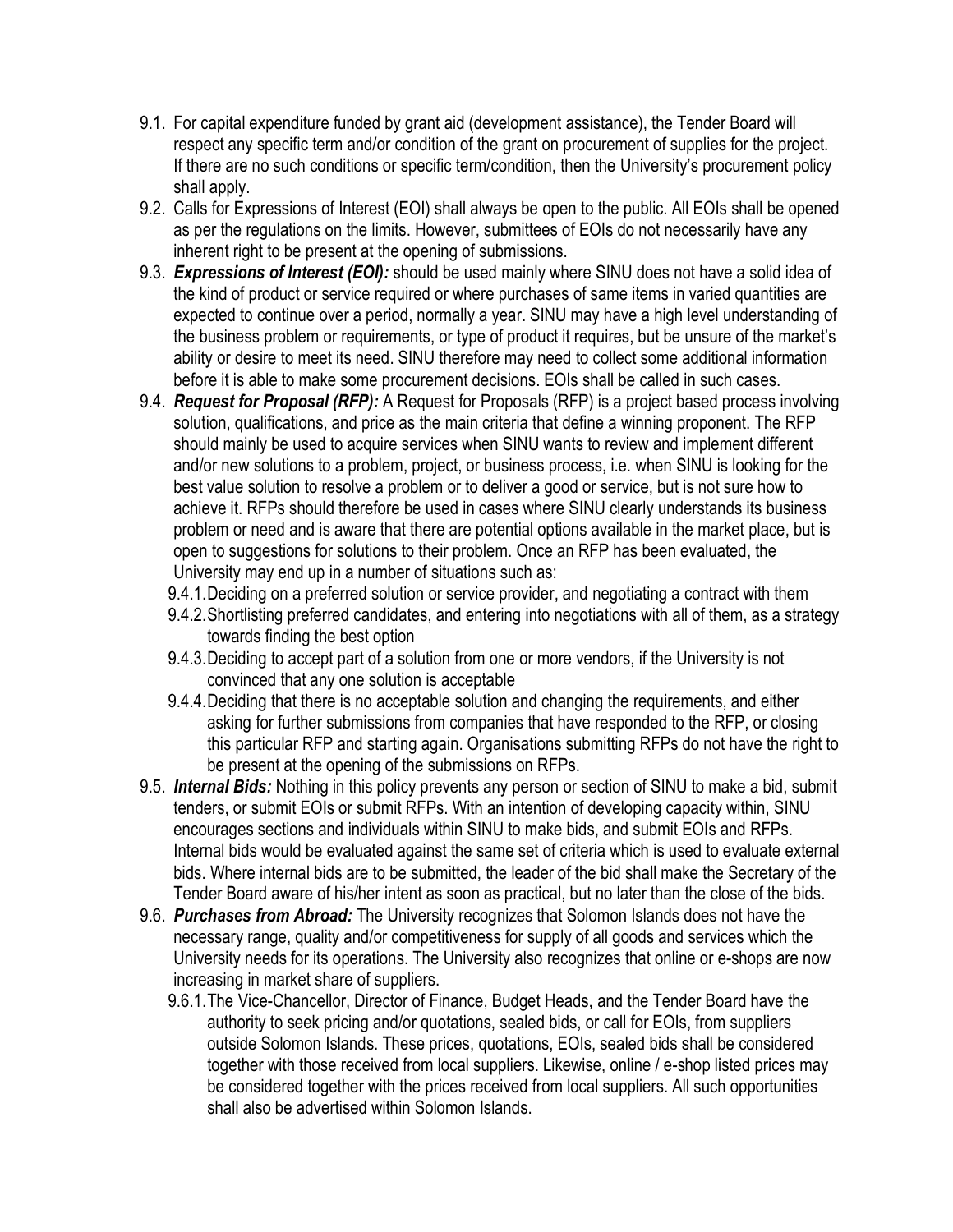- 9.6.2.In all such cases, the prices from overseas suppliers for consideration shall be CIF, delivered to Kukum Campus, or any other nominated SINU Campus.
- 9.7. Procurement through Search and Factory/Supplier Visits: Given the expanding industrial base globally, particularly in Asia, SINU may decide to procure goods through personal visits to suppliers abroad. For all such procurement, the relevant delegated authority must inspect or cause to be inspected the item(s) targeted, and submit a written report to the VC on the quality, estimated value, prices (landed and delivered to SINU), and comparable indicators for purchases from other sources. Procurement shall only proceed upon VC's approval of the report.
- 9.8. Sole Manufacturers/Authorised Dealers: OCB and call for sealed bids may not be adopted for procuring of items directly from manufacturers were there to be only one manufacture of an item, or where there is only one authorized dealer or sole distributor of a specific item. In such cases, however, thorough negotiations on prices, quality, delivery, etc., shall be carried out.
- 9.9. Auctions/Mortgagee Sales/Trade Shows: These provide opportunities for procurement. Nothing in this policy prevents SINU to take advantage of opportunities to procure through auctions or mortgagee sales or trade shows. For all auction, mortgagee sale or trade show procurement, the relevant delegated authority must inspect or cause to be inspected the item(s) targeted, and submit written report to the VC on the quality, estimated value, and likely SINU offers; auction/mortgagee sale/trade show procurement will only proceed upon VC's approval of the report.

#### 10. Delegated Limits

- 10.1. The authority to approve purchase of supplies and services for SINU rests with the Vice Chancellor.
- 10.2. Under his powers of delegation, the authority to approve purchases may be delegated by the Vice Chancellor to budget heads to procure goods and services at SINU which are:
	- One-time purchases only, and
	- Which no other section of the University also needs to procure, and
	- Which are of urgent or emergency in nature.
	- 10.2.1. The limit of this delegation is \$50,000
	- 10.2.2. The delegation notwithstanding, the budget head is obliged to follow the processes for Procurement of Goods & Services costing under \$50,000 listed above.
	- 10.2.3. For clarity, budget heads are members of the Senior Management Committee. The individual budget head shall not delegate this power.
- 10.3. Approval Limits for Processing/Signing after Procurement Decisions: Under his powers of delegation, authority may be delegated by the Vice Chancellor to budget heads to process and sign procurement orders for goods and services at SINU for which provision is made in the respective budget and for which the central purchase processes have determined the specific item, the respective supplier and the respective prices.
	- 10.3.1. The limit of such processing / signing are:
		- 10.3.1.1. Managers, Heads of Schools: Upto \$100,000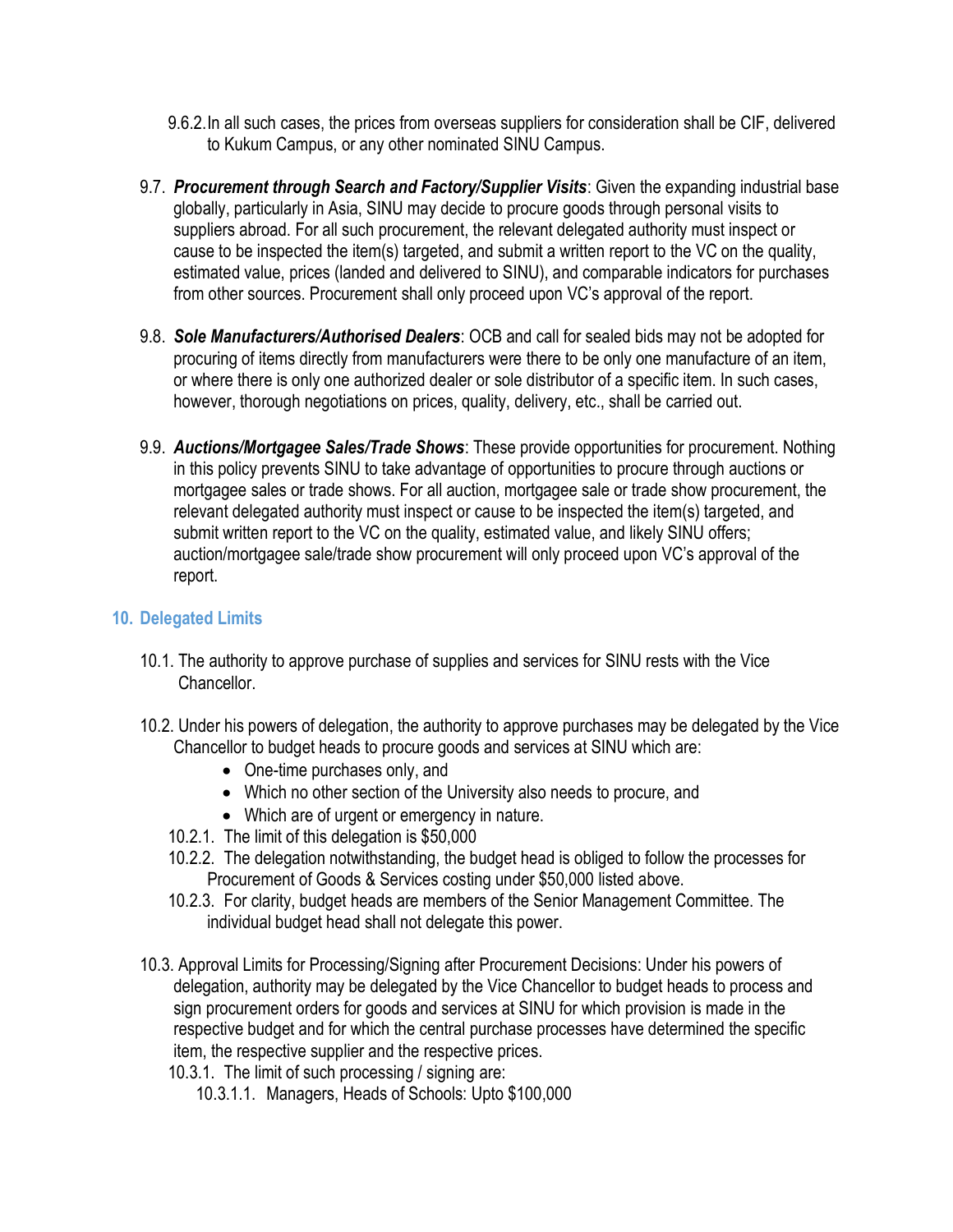- 10.3.1.2. Deans & Directors, other than Director of Finance: Up to \$250,000
- 10.3.1.3. Pro-Vice Chancellors and Director of Finance: Upto \$500,000
- 10.3.2. The delegations notwithstanding, the procurement decision by the delegated authority shall always be within the context of achievements of the revenue budget for the respective budget head. Where budgeted revenues for any budget unit falls short of the revenue budget, and where meeting upto 80% of the revenue budget is unlikely, the budget head is expected to exercise caution in the exercise of the respective delegation limit and discuss the options available with the Director of Finance and the Vice Chancellor.
- 10.4. Review: The delegations provided to the respective offices above are subject to regular reviews by the Vice-Chancellor. The delegations do not derogate the authority of the Vice Chancellor to incur expenditures under the Procurement Policy of SINU and the approved SINU annual budget.

## 11. Contract Management:

- 11.1. There shall be standard contracts pertaining to the nature of Goods and services.
- 11.2. All contracts, other than contracts of service, shall be authorized and signed by the Vice Chancellor. Contracts of service shall be authorized by the Vice Chancellor and signed by the Director of Human Resources.
- 11.3. Variations should be kept to a minimum and any variation to the contract shall be brought back to the Tender Board for approval.
- 11.4. Payment must only be processed after an authorized payment certificate is provided to Finance by the Budget Head.
- 11.5. Payments for Mobilizations / Advance Payment shall not exceed 30% of the Contract sum. The only exception to this is where suppliers from abroad require full payment in advance before delivery; in all such cases, the University shall exercise absolute caution and carry out risk analysis before payments are made.
- 11.6. A retention of 5-10% of the contract sum shall be provided for, for construction and commissioning contracts; this sum shall be deducted from every payment and retained until at least 3 months after the practical completion or commissioning of the project.
- 11.7. Penalties may be charged as per the provisions of the contract.
- 11.8. Payment shall only be made to the supplier by a "not negotiable cheque". Cash cheques or cash payments shall not be issued to suppliers, other than for the categories of procurements listed in s4.1 above.
- 11.9. Where supplier contracts are not the norm, as per normal business practice, Finance Department must ensure supplies and services are obtained through issue of a SINU Purchase Order.
- 11.10. All business contracts shall be reviewed at least once around mid-way of its life.

## 12. Purchase of Non-Budgeted Items Outside Approved SINU Budget

- 12.1. SINU may procure goods and services for which provisions have not been made in the annual budgets. All such procurements shall be under the following provisions.
	- 12.1.1. For purchases costing less than \$1,000,000: Upon the recommendation of the University Tender Board, the FIC may approve the purchase if funding sources are clearly identified and demonstrated to be sufficient to cover costs, and inform the Council of the same.
	- 12.1.2. For purchases costing over \$1,000,000: Upon the recommendations of the University Tender Board and FIC, the Council may approve the purchase.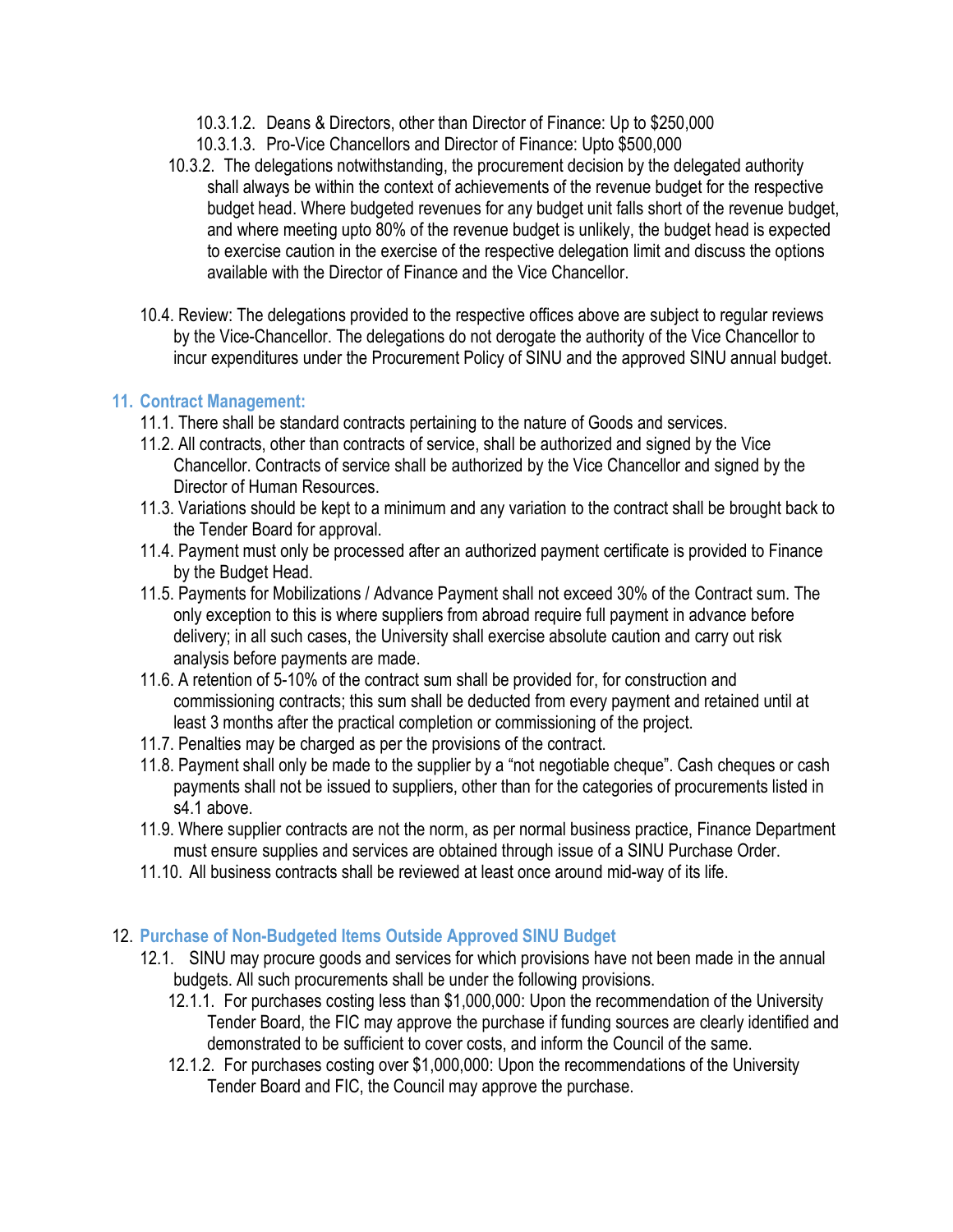# Revision history

| <b>Version</b> | <b>Author (Name &amp; Designation)</b>                         | <b>Approval Date</b>             | <b>Revision</b>     |
|----------------|----------------------------------------------------------------|----------------------------------|---------------------|
|                | Not known                                                      | Not known                        | Original submission |
| $\overline{2}$ | Vice Chancellor, through<br><b>Senior Management Committee</b> | 8 August 2019<br>By SINU Council | Revision 1          |